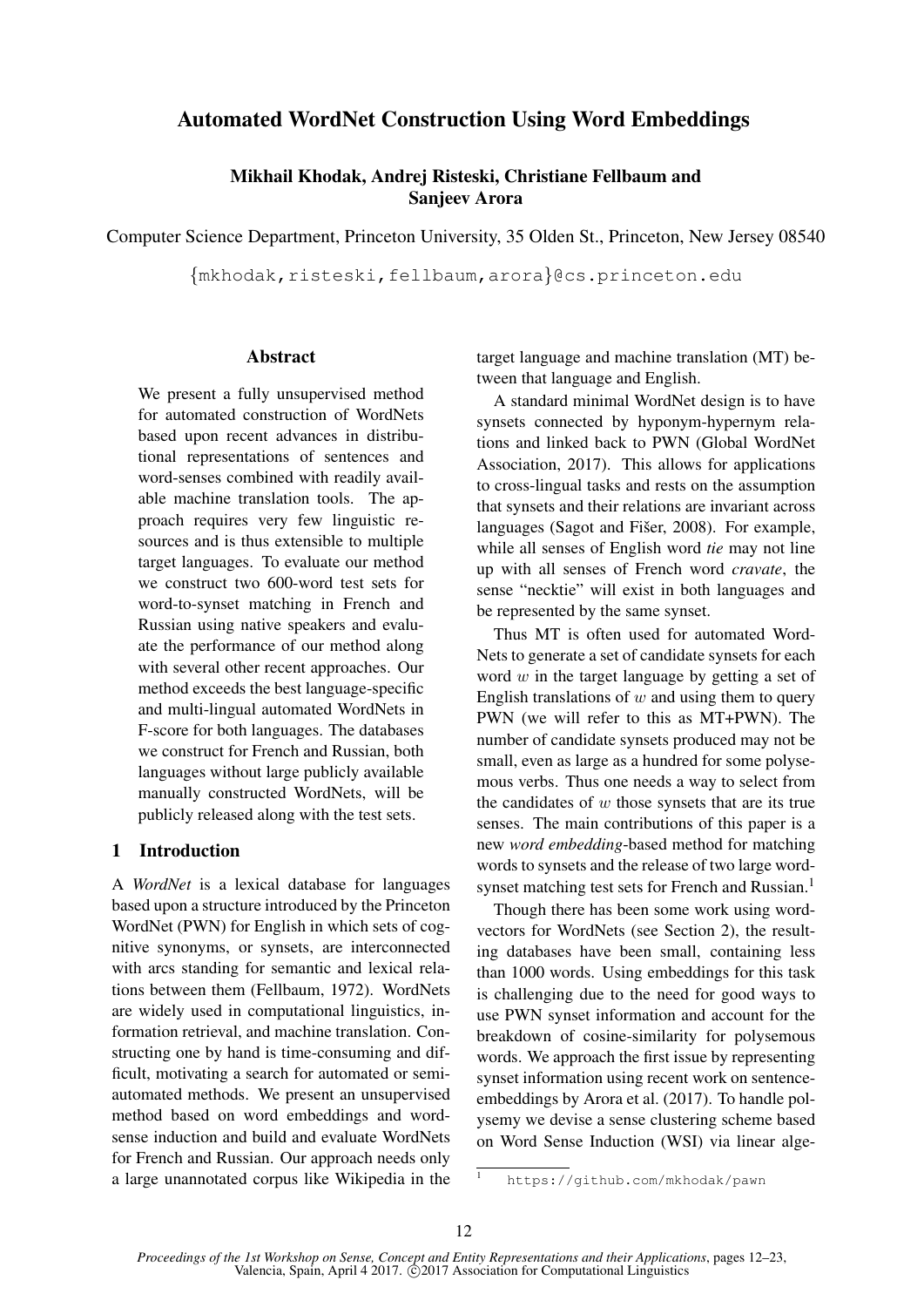bra over word-vectors (Arora et al., 2016a). We demonstrate how this *sense purification* procedure effectively combines clustering with embeddings, thus being applicable to many word-sense disambiguation (WSD) and induction-related tasks. Using both techniques yields a WordNet method that outperforms other language-independent methods as well as language-specific approaches such as WOLF, the French WordNet used by the Natural Language ToolKit (Sagot and Fišer, 2008; Bond and Foster, 2013; Bird et al., 2009).

Our second contribution is the creation of two new 600-word test sets in French and Russian that are larger and more comprehensive than any currently available, containing 200 each of nouns, verbs, and adjectives. They are constructed by presenting native speakers with all candidate synsets produced as above by MT+PWN and treating the senses they pick out as "ground truth" for measuring precision and recall. The motivation behind separating by part-of-speech (POS) is that nouns are often easier than adjectives and verbs, so reporting one number — as done by some past work — allows high noun performance to mask low performance on adjectives and verbs.

Using these test sets, we can begin addressing the difficulties of evaluation for non-English automated WordNets due to the use of different and unreported test data, incompatible metrics (e.g. matching synsets to words vs. retrieving words for synsets), and differing cross-lingual dictionaries. In this paper we use the test sets to evaluate our method and several other automated WordNets.

# 2 Related Work

There have been many language-specific approaches for building automated WordNets, notably for Korean (Lee et al., 2000), French (Sagot and Fišer, 2008; Pradet et al., 2013), and Persian (Montazery and Faili, 2010). These approaches also use MT+PWN to get candidate word-synset pairs, but often use further resources — such as bilingual corpora, expert knowledge, or WordNets in related languages — to select correct senses.

The Korean construction depends on a classifier trained on 3260 word-sense matchings that yields 93.6% precision and 77.1% recall, albeit only on nouns. The Persian WordNet uses a scoring function based on related words between languages (requiring expert knowledge and parallel corpora) and achieves 82.6% precision, though without reporting recall and POS-separated statistics.

The most comparable results to ours are from the Wordnet Libre du Français (WOLF) of Sagot and Fišer  $(2008)$ , which leverages multiple European WordNet projects. Our best method exceeds this approach on our test set and benefits from having far fewer resource requirements. The Wordnet du Français (WoNeF) of Pradet et al. (2013) depends on combining linguistic models by a voting scheme. Their performance is found to be generally below WOLF's, so we compare to the latter.

There has also been work on multi-language WordNets, specifically the Extended Open Multilingual Wordnet (OMW) (Bond and Foster, 2013), which scraped Wiktionary, and the Universal Multilingual Wordnet (UWN) (de Melo and Weikum, 2009), which used multiple translations to rate word-sense matches. In our evaluation both produce high-precision/low-coverage WordNets.

Finally, there have been recent vector approaches for an Arabic WordNet (Tarouti and Kalita, 2016) and a Bengali WordNet (Nasiruddin et al., 2014). The Arabic effort uses a cosinesimilarity threshold for correcting direct translation and reports a precision of 78.4% on synonym matching, although its small size (943 synsets) indicates a poor precision/recall trade-off. The Bengali WordNet paper examines WSI on word vectors, evaluating clustering methods on seven words and achieving  $F_1$ -scores of at best 52.1%. It is likely that standard clustering techniques are insufficient when one needs many thousands of clusters, an issue we address via sparse coding.

Our use of distributional word embeddings to construct WordNets is the latest in a long line of their applications, e.g. approximating word similarity and solving word-analogies (Mikolov et al., 2013). The latter discovery was cited as the inspiration for the theoretical model in Arora et al. (2016b), whose Squared-Norm (SN) vectors we use; the computation is similar in form and performance to GloVe (Pennington et al., 2014).

# 3 Methods for WordNet Construction

The basic WordNet method is as follows. Given a target word  $w$ , we use a bilingual dictionary to get its translations in English and let its set of candidate synsets be all PWN senses of the translations (MT+PWN). We then assign a score to each synset and accept as correct all synsets with score above a threshold  $\alpha$  If no synset is above the cutoff we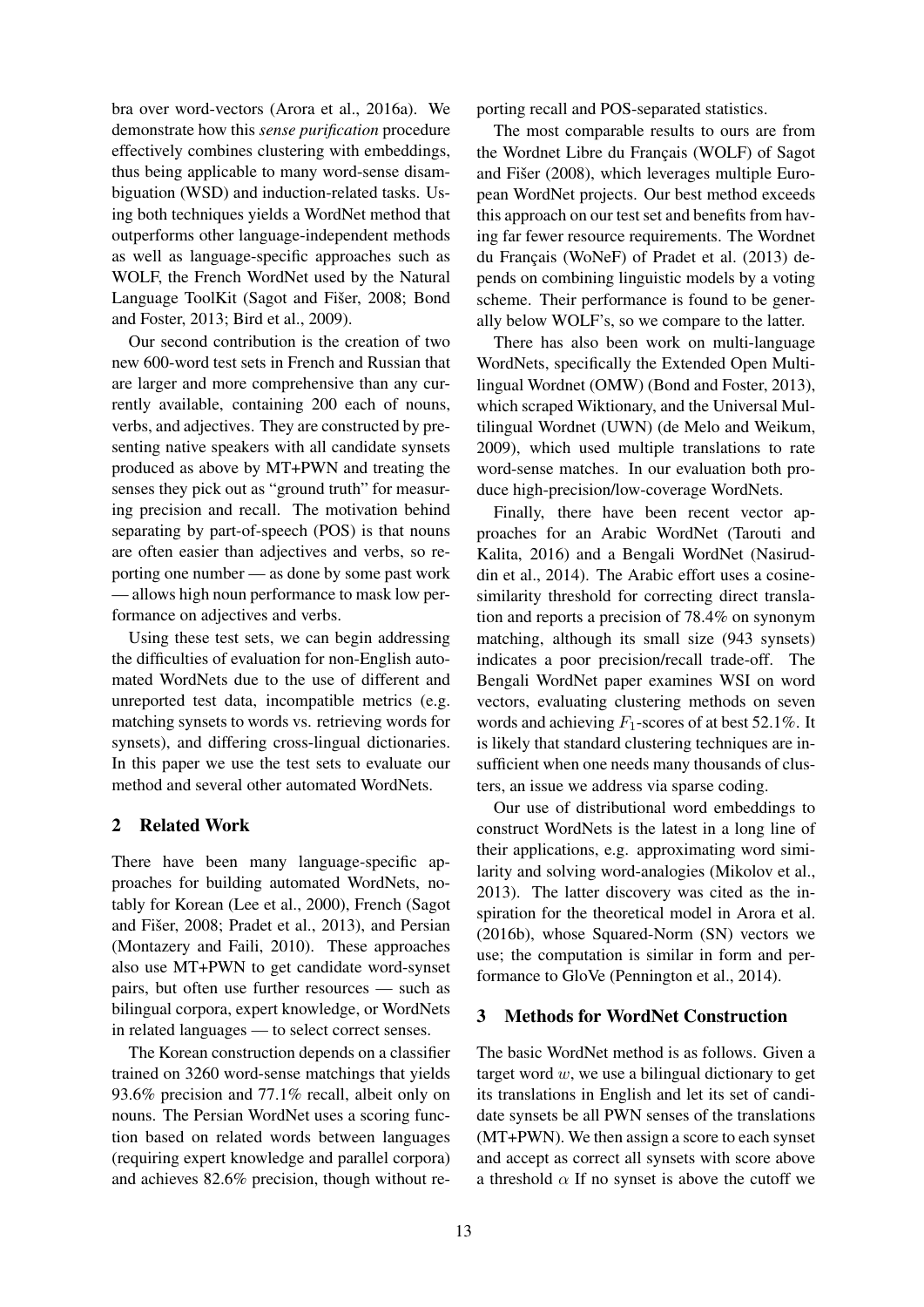

Figure 1: The score-threshold procedure for French word  $w = \text{dalle}$  (flagstone, slab). Candidate synsets generated by MT+PWN are given a score and matched to w if the score is above a threshold  $\alpha$ .

accept only the highest-scoring synset. This *scorethreshold* method is illustrated in Figure 1.

Thus we need methods to assign high scores to correct candidate synsets of w and low scores to incorrect ones. We use unsupervised word vectors in the target language computed from a large text corpus (e.g. Wikipedia). Section 3.1 presents a simple baseline that improves upon MT+PWN via a cosine-similarity metric between  $w$  and each synset's lemmas. A more sophisticated *synset representation* method using sentence-embeddings is described in Section 3.2. Finally, in Section 3.3 we discuss WSI-based procedures for improving the score-threshold method for words with fine sense distinctions or poorly-annotated synsets.

In this section we assume a vocabulary  $V$  of target language words with associated  $d$ -dimensional unit word-vectors  $v_w \in \mathbb{R}^d$  for  $d \ll |V|$  (e.g.  $d = 300$  for vocabulary size 50000) trained on a large text corpus. Each word  $w \in V$  also has a set of candidate synsets found by MT+PWN. We call synsets  $S, S'$  in PWN *related*, denoted  $S \sim S'$ , if one is a hyponym, meronym, antonym, or attribute of the other, if they share a verb group, or  $S = S'$ .

#### 3.1 Baseline: Average Similarity Method

This method for scoring synsets can be seen as a simple baseline. Given a candidate synset  $S$ , we define  $T_S \subset V$  as the set of translations of its lemmas from English to the target language. The score of S is then  $\frac{1}{|T_S|} \sum_{w' \in T_S} v_w \cdot v_{w'}$ , the average cosine similarity between  $w$  and the translated lemmas of S. Although straightforward, this scoring method is quite noisy, as averaging wordvectors dilutes similarity performance, and does not use all synset information provided by PWN.

#### 3.2 Method 1: Synset Representation

To improve upon this baseline we need a better vector representation of  $S$  to score  $S$  via cosine similarity with  $v_w$ . Previous efforts in synset and sense embeddings (Iacobacci et al., 2015; Rothe and Schütze, 2015) often use extra resources such as WordNet or BabelNet for the target language (Navigli and Ponzetto, 2012). As such databases are not always available, we propose a synset representation  $u<sub>S</sub>$  that is unsupervised, needing no extra resources beyond MT and PWN, and leverages recent work on sentence embeddings.

This new representation combines embeddings of synset information given by PWN, e.g. synset relations, definitions, and example sentences. To create these embeddings we first consider the question of how to represent a list of words  $L$  as a vector in  $\mathbb{R}^d$ . One way is to simply take the normalized sum  $\hat{v}_L^{(SUM)}$  $L^{(SOM)}$  of their word-vectors, where

$$
v_L^{(SUM)} = \sum_{w' \in L} v_{w'}
$$

Potentially more useful is to compute a vector  $\hat v^{(SIF)}_L$  $L^{(SIF)}$  via the sentence embedding formula of Arora et al. (2017), based on *smooth inverse frequency* (SIF) weighting, which (for  $a = 10^{-4}$  and before normalization) is expressed as

$$
v_L^{(SIF)} = \sum_{w' \in L} \frac{a}{a + \mathbb{P}\{w'\}} v_{w'}
$$

SIF is similar in spirit to TF-IDF (Salton and Buckley, 1988) and builds on work of Wieting et al. (2016); it has been found to perform well on other similarity tasks (Arora et al., 2017).

We find that SIF improves performance on sentences but not on translated lemma lists (Figure 2),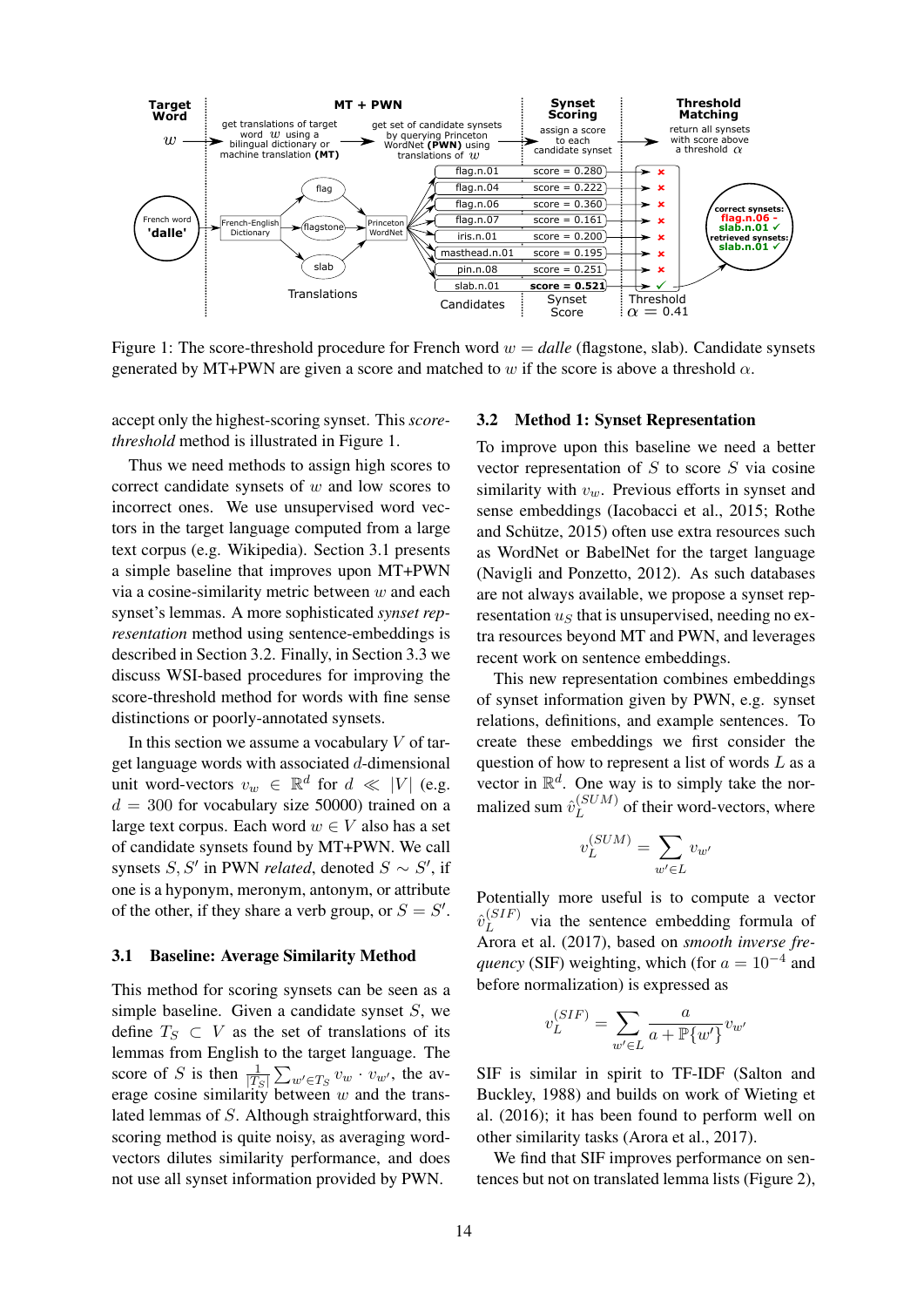likely because sentences contain many distractor words that SIF will weight lower while the presence of distractors among lemmas is independent of word frequency. Thus to compute the synset score  $u_S \cdot v_w$  we make the vector representation  $u<sub>S</sub>$  of S the element-wise average of:

- $\bullet$   $\hat{v}_{Ts}^{(SUM)}$  $T_S$  $T<sub>S</sub>$  is the set of translations of lemmas of  $S$  (as in Section 3.1).
- $\bullet$   $\hat{v}_{R_{S}}^{(SUM)}$  $R_S$  $R_S = \begin{pmatrix} 1 & 1 \\ 1 & 1 \end{pmatrix}$  $S' \sim S$  $T_{S'}\bigg)\, \backslash T_S$  is the set of lemma translations of synsets  $S'$  related to  $S$ .
- $\bullet$   $\hat{v}_{D_{S}}^{(SIF)}$  $D_S$  $D_s$  is the list of tokens in the translated definition of S.
- 1  $|\mathcal{E}_s|$  $\sum$  $E \in \mathcal{E}_S$  $\hat v_E^{(SIF)}$ E  $\mathcal{E}_S$  contains the lists of tokens in the translated example sentences of  $S$  (excluded if  $S$  has no example sentences).

### 3.3 Method 2: Better Matching Using WSI

We found through examination that the scorethreshold method we have used so far performs poorly in two main cases:

- (a) the word  $w$  has no candidate synset with score high-enough to clear the threshold.
- (b) w has multiple closely related synsets that are all correct matches but some of which have a much lower score than others.

Here we address both issues by using sense information found by applying a word-sense induction method first introduced in Arora et al. (2016a).

We summarize their WSI-model – referred to henceforth as *Linear-WSI* — in Section 3.3.1. Then in Section 3.3.2 we devise a *sense purification* procedure for constructing a word-cluster for each induced sense of a word. Applying this procedure to construct word-cluster representations of candidates synsets provides an additional metric for the correctness of word-synset matches that can be used to devise a w-specific threshold  $\alpha_w$  to ameliorate problem (a). Meanwhile, using Linear-WSI to associate similar candidate synsets of  $w$  to each other provides a way to address problem (b). We explain these methodologies in Section 3.3.3.

#### 3.3.1 Summary of Linear-WSI Model

In Arora et al. (2016a) the authors posit that the vector of a polysemous word can be linearly decomposed into vectors associated to its senses.



Figure 2: F-score comparison between using unweighted summation and SIF-weighted summation for embedding PWN synset information.

Thus for  $w = tie$  — which can be an article of clothing, a drawn match, and so on — we would have  $v_w \approx av_{w(clothing)} + bv_{w(match)} + \dots$  for  $a, b \in \mathbb{R}$ . It is unclear how to find such sensevectors, but one expects different words to have closely related sense-vectors, e.g. for  $w' = bow$ the vector  $v_{w'(clothing)}$  would be close to the vector  $v_{w(clothing)}$  of *tie*. Thus the Linear-WSI model proposes using sparse coding, namely finding a set of unit basis vectors  $a_1, \ldots, a_k \in \mathbb{R}^d$  s.t.  $\forall w \in V$ ,

$$
v_w = \sum_{i=1}^{k} R_{wi} a_i + \eta_w, \tag{1}
$$

for  $k > d$ ,  $\eta_w$  a noise vector, and at most s coefficients  $R_{wi}$  nonzero. The hope is that the sensevector  $v_{w(clothing)}$  of *tie* is in the neighborhood of a vector  $a_i$  s.t.  $R_{wi} > 0$ . Indeed, for  $k = 2000$  and  $s = 5$ , Arora et al. (2016a) report that solving (1) represents English word-senses as well as a competent non-native speaker and significantly better than older clustering methods for WSI.

# 3.3.2 Sense Purification

While (1) is a good WSI method, its use for building WordNets is hampered by its inability to produce more than a few thousand senses  $a_i$ , as setting a large  $k$  yields repetitive rather than different senses. As this is far fewer than the number of synsets in PWN, we use sense purification to address this by extracting a cluster of words related to  $a_i$  as well as w to represent each sense. In addition to  $w$  and  $a_i$ , the procedure takes as input a search-space  $V' \subset V$  and set size n. Then we find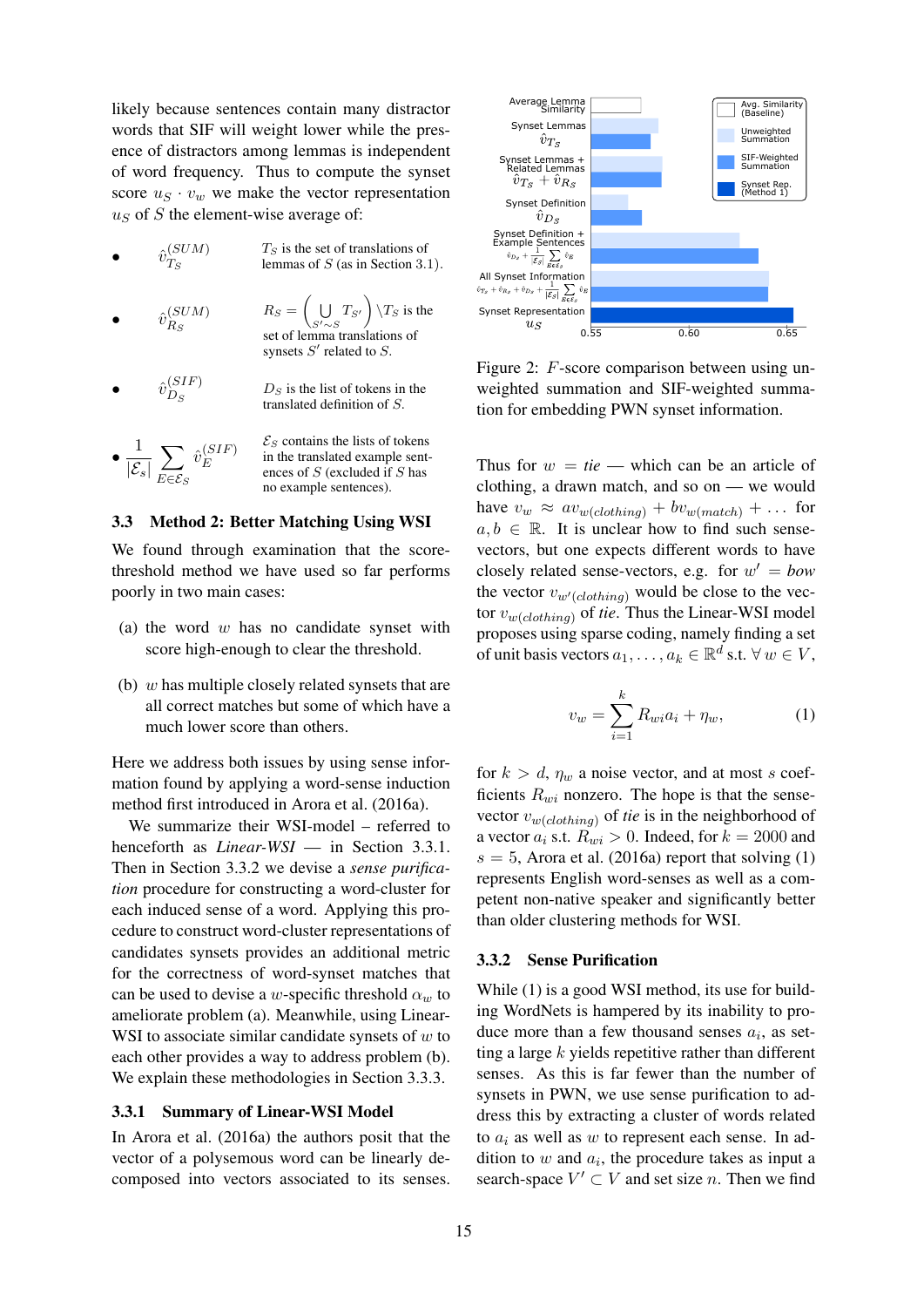

Figure 3: Isometric mapping of sense-cluster vectors for  $w = brilliant, fox$ , and  $\pi yK$  (bow, onion). w is marked by a star and each sense  $a_i$  of w, shown by a large marker, has an associated cluster of words with the same marker shape. Contours are densities of vectors close to  $w$  and at least one sense  $a_i$ .

 $C \subset V'$  of size *n* containing *w* that maximizes

$$
f = \min_{\substack{x = a_i \text{ or} \\ x = v_w \text{ : } w' \in C}} \text{Median}\{x \cdot v_{w'} : w' \in C\} \quad (2)
$$

A cluster C maximizing this must ensure that neither  $a_i$  nor any word  $w' \in C$  (including  $w' = w$ ) has low average cosine similarity with clusterwords, resulting in a dense cluster close to both  $w$  and  $a_i$ . We explain this further in Appendix A.

We illustrate this method in Figure 3 by purifying the senses of English words *brilliant* and *fox* and Russian word лук, which has the senses "bow" (weapon), "onion" (vegetable), and "onion" (plant). Note how correct senses are recovered across POS and language and for proper and common noun senses.

#### 3.3.3 Applying WSI to Synset Matching

The problem addressed by sense purification is that senses  $a_i$  induced by Linear-WSI have too many related words; purification solves this by extracting a cluster of words related to w from the words close to  $a_i$ . When translating WordNet synsets, we have a similar problem in that translations of a synset's lemmas may not be relevant to the synset itself. Thus we can try to create a purified representation of each candidate synset  $S$  of  $w$ by extracting a cluster of translated lemmas close to  $w$  and one of its induced senses. We run purification on every sense  $a_i$  in the sparse representation (1) of w, using as a search-space  $V' = V_S$  the set of translations of all lemmas of synsets  $S'$  related to S in PWN (i.e.  $S' \sim S$  as defined in Section 3). To each synset  $S$  we associate the sense  $a<sub>S</sub>$  and corresponding cluster  $C<sub>S</sub>$  that are optimal in the objective (2) among all senses  $a_i$  of w.

Although we find a sense  $a<sub>S</sub>$  and purified representation  $C_S$  for each candidate synset of w, we note that an incorrect synset is likely to have a lower objective value (2) than a correct synset as it likely has fewer words related to  $w$  in its searchspace  $V_S$ . However, using  $f_S = f(w, a_S, C_S)$  as a synset score is difficult as some synsets have very small search-spaces, leading to inconsistent scoring even for correct synsets.

Instead we use  $f_S$  as part of a w-specific threshold  $\alpha_w = \min\{\alpha, u_{S^*} \cdot v_w\}$ , where  $u_S$  is the vector representation of S from Section 3.2 and  $S^* = \arg \max f_S + u_S \cdot v_w$ . This attempts to address problem (a) of the score-threshold method — that some words have no synsets above the cutoff  $\alpha$  and returning only the highest-scoring synset in such cases will not retrieve multiple sense for polysemous words. By the construction of  $\alpha_w$ , if  $w$  is polysemous, a synset other than the one with the highest score  $u_s \cdot v_w$  may have a better value of  $f_S$  and thus found to be  $S^*$ ; then all synsets with higher scores will be matched to  $w$ , allowing for multiple matches even if no synset clears the cutoff  $\alpha$ . Otherwise if w is monosemous, we expect the correct synset  $S$  to have the highest value for both  $u_S \cdot v_w$  and  $f_S$ , making  $S^* = S$ . Then if no synset has score greater than  $\alpha$  the threshold will be set to  $u_S \cdot v_w$ , the highest synset-score, so only the highest scoring synset will be matched to  $w$ .

To address problem (b) of the threshold method — that  $w$  might have multiple correct and closely related candidate synsets of which only some clear the cutoff — we observe that closely related synsets of  $w$  will have similar search-spaces  $V_S$ and so are likely to be associated to the same sense  $a_i$ . For example, in Figure 4 the candidates of *dalle* related to its correct meanings as a flagstone or slab are associated to the same sense  $a_{892}$  while distractor synsets related to the incorrect sense as a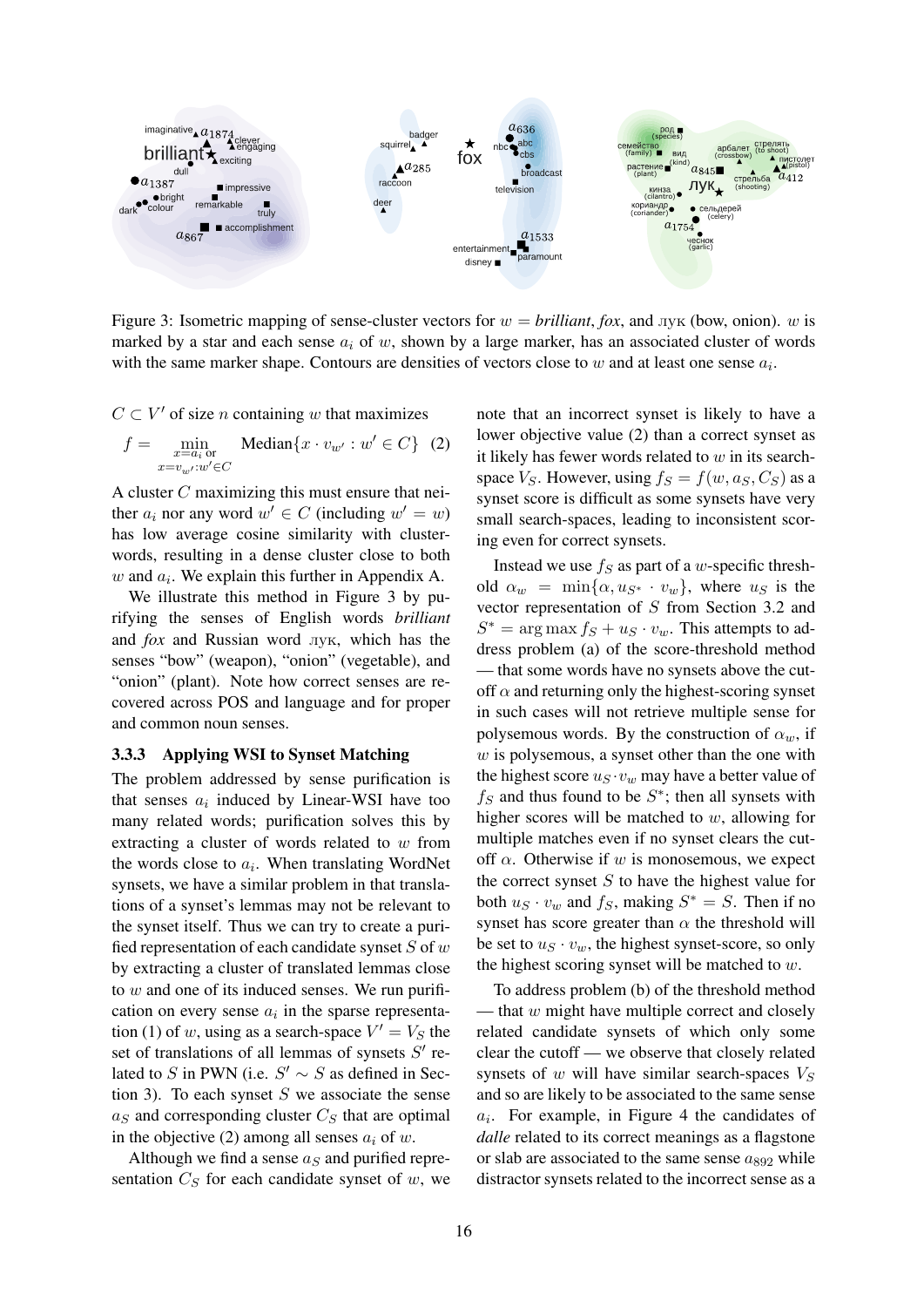

Figure 4: The score-threshold and sense-agglomeration procedure for French word  $w =$  *dalle* (flagstone, slab). Candidate synsets are given a score and matched to w if they clear a high threshold  $\alpha_w$  (as in Section 3.2). If an unmatched synset shares a sense  $a_i$  with a matched synset, it is compared to a low threshold  $\beta$  (the sense-agglomeration procedure in Section 3.3.3).

flag are mostly matched to other senses. This motivates the *sense agglomeration* procedure, which uses threshold-clearing synsets to match synsets with the same sense below the score-threshold. For  $\beta < \alpha$ , the procedure is roughly as follows:

- 1. Run score-threshold method with cutoff  $\alpha_w$ .
- 2. For each synset S with score  $u_S \cdot v_w$  below the threshold, check for a synset  $S'$  with score  $u_{S'} \cdot v_w$  above the threshold and  $a_{S'} = a_S$ .
- 3. If  $u_S \cdot v_w \geq \beta$  and the clusters  $C_S, C_{S'}$  satisfy a cluster similarity condition, match  $S$  to  $w$ .

We include the lower cutoff  $\beta$  because even similar synsets may not both be senses of the same word. The cluster similarity condition, available in Appendix B.2, ensures the relatedness of synsets sharing a sense  $a_i$ , as an erroneous synset  $S'$  may be associated to the same sense as a correct one.

In summary, the improved synset matching approach has two steps: 1-conduct score-threshold matching using the modified threshold  $\alpha_w$ ; 2-run the sense-agglomeration procedure on all senses  $a_i$  of w having at least one threshold-clearing synset S. Although for fixed  $\alpha$  both steps focus on improving the recall of the threshold method, in practice they allow  $\alpha$  to be higher, so that both precision and recall are improved. For example, note the recovery of a correct synset left unmatched by the score-threshold method in the simplified depiction of sense-agglomeration shown in Figure 4.

# 4 Evaluation of Methods

We evaluate our method's accuracy and coverage by constructing and testing WordNets for French and Russian. For both we train 300-dimensional SN word embeddings (Arora et al., 2016b) on co-occurrences of words occurring at least 1000 times, or having candidate PWN synsets and occurring at least 100 times, in the lemmatized Wikipedia corpus. This yields  $|V| \approx 50000$ . For Linear-WSI we run sparse coding with sparsity  $s = 4$  and basis-size  $k = 2000$  and use set-size  $n = 5$  for purification. To get candidate synsets we use Google and Microsoft Translators and the dictionary of the translation company ECTACO, while for sentence-length MT we use Microsoft.

# 4.1 Testsets

A common way to evaluate accuracy of an automated WordNet is to compare its synsets or word matchings to a manually-constructed one. However, the existing ELRA French Wordnet  $2$  is not public and half the size of ours while Russian WordNets are either even smaller and not linked to  $PWN<sup>3</sup>$  or obtained via direct translation<sup>4</sup>.

Instead we construct test sets for each language that allow for evaluation of our methods and others. We randomly chose 200 each of adjectives, nouns, and verbs from the set of target language words whose English translations appear in the synsets of the Core WordNet. Their "ground truth"

<sup>2</sup> http://catalog.elra.info/product\_

info.php?products\_id=550

<sup>3</sup> http://project.phil.spbu.ru/RussNet/

http://wordnet.ru/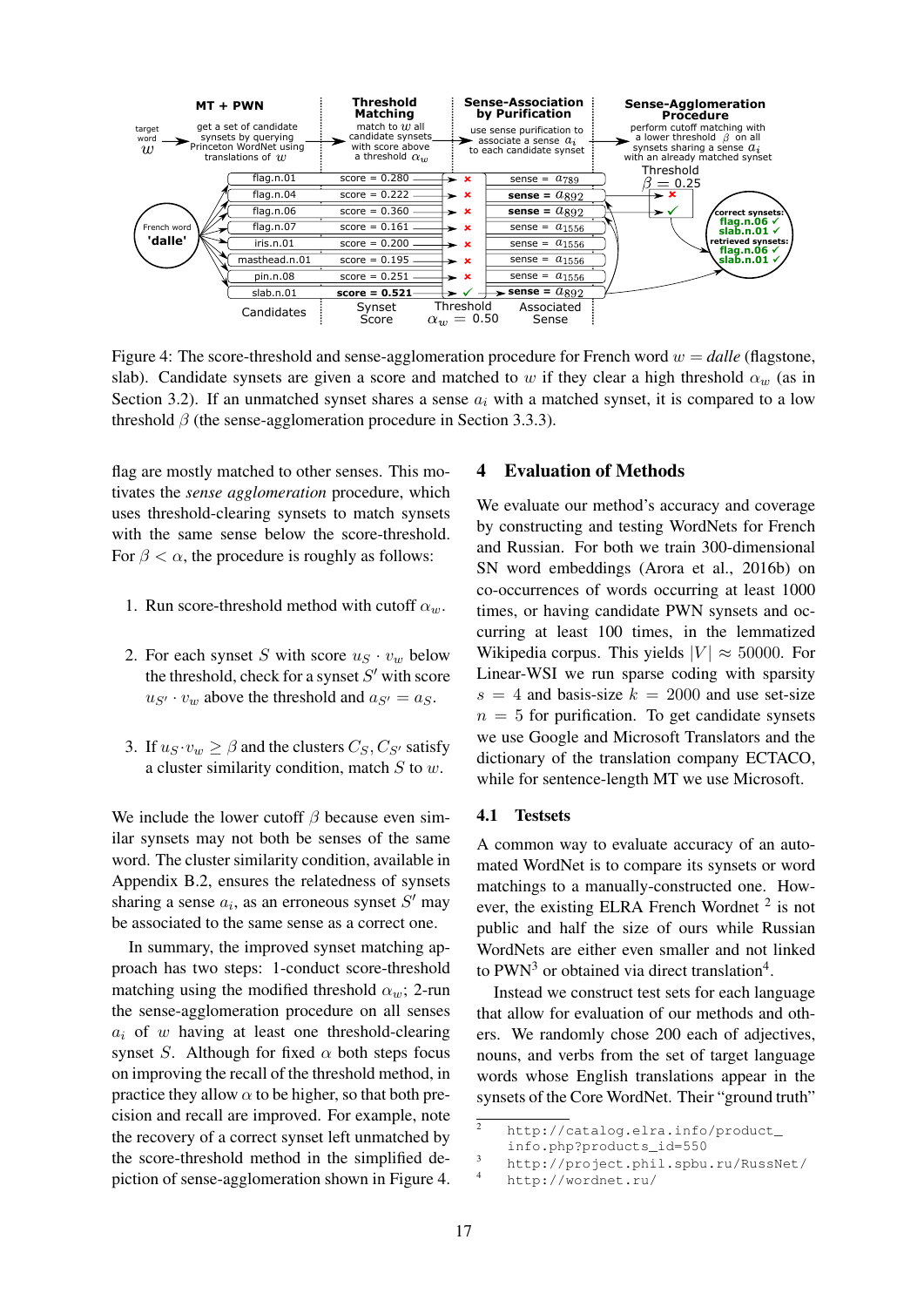| Method                                                     | POS   | $F_{.5}$ -Score* | $F_1$ -Score*  | Precision*     | Recall*        | Coverage | <b>Synsets</b>     | $\alpha$ | $\beta$ |
|------------------------------------------------------------|-------|------------------|----------------|----------------|----------------|----------|--------------------|----------|---------|
| <b>Direct Translation</b><br>$(MT + PWN)$                  | Adj.  | 50.3             | 59.3           | 46.1           | 100.0          | 99.9     | 11271              |          |         |
|                                                            | Noun  | 56.2             | 64.6           | 52.2           | 100.0          | 100.0    | 74477              |          |         |
|                                                            | Verb  | 41.4             | 51.3           | 37.0           | 100.0          | 100.0    | 13017              |          |         |
|                                                            | Total | 49.3             | 58.4           | 45.1           | 100.0          | 100.0    | $100174^{\dagger}$ |          |         |
| Wordnet Libre                                              | Adj.  | 66.3             | 58.6           | 78.1           | 53.4           | 84.8     | 6865               |          |         |
| du Français                                                | Noun  | 68.6             | 58.7           | 83.2           | 51.5           | 95.0     | 36667              |          |         |
| (WOLF)                                                     | Verb  | 60.8             | 48.4           | 81.0           | 39.6           | 88.2     | 7671               |          |         |
| (Sagot and Fišer, 2008)                                    | Total | 65.2             | 55.2           | 80.8           | 48.2           | 92.2     | 52757 <sup>†</sup> |          |         |
| Universal Wordnet                                          | Adj.  | 64.5             | 51.5           | 88.3           | 42.3           | 69.2     | 7407               |          |         |
|                                                            | Noun  | 67.5             | 52.2           | 94.1           | 40.8           | 75.9     | 24670              |          |         |
| (de Melo and Weikum, 2009)                                 | Verb  | 55.4             | 39.5           | 88.0           | 28.5           | 76.2     | 5624               |          |         |
|                                                            | Total | 62.5             | 47.7           | 90.1           | 37.2           | 75.0     | 39497 <sup>†</sup> |          |         |
|                                                            | Adj.  | 58.4             | 40.8           | 90.9           | 28.4           | 54.7     | 2689               |          |         |
| <b>Extended Open</b>                                       | Noun  | 61.3             | 43.8           | 96.5           | 31.7           | 66.6     | 14936              |          |         |
| Multilingual Wordnet<br>(Bond and Foster, 2013)            | Verb  | 47.8             | 29.4           | 95.9           | 18.6           | 57.7     | 2331               |          |         |
|                                                            | Total | 55.9             | 38.0           | 94.5           | 26.2           | 63.2     | $20449^{\dagger}$  |          |         |
| Baseline:<br><b>Average Similarity</b><br>(Section 3.1)    | Adj.  | $62.8 \pm 0.0$   | $62.6 \pm 0.0$ | $65.3 \pm 0.0$ | $68.5 \pm 0.0$ | 88.7     | 9687               | 0.31     |         |
|                                                            | Noun  | $67.3 \pm 0.0$   | $65.4 \pm 0.1$ | $71.6 \pm 0.1$ | $69.0 \pm 0.1$ | 92.2     | 37970              | 0.27     |         |
|                                                            | Verb  | $51.8 \pm 0.0$   | $50.8 \pm 0.1$ | $55.9 \pm 0.1$ | $57.0 \pm 0.1$ | 83.5     | 10037              | 0.26     |         |
|                                                            | Total | $60.6 \pm 0.0$   | $59.6 \pm 0.0$ | $64.3 \pm 0.0$ | $64.9 \pm 0.0$ | 90.0     | 58962†             |          |         |
| Method 1:<br><b>Synset Representation</b><br>(Section 3.2) | Adj.  | $65.9 \pm 0.0$   | $60.4 \pm 0.0$ | $75.9 \pm 0.1$ | 59.5±0.1       | 85.1     | 8512               | 0.47     |         |
|                                                            | Noun  | $71.0 \pm 0.0$   | $67.3 \pm 0.1$ | $78.7 \pm 0.1$ | $69.1 \pm 0.1$ | 96.7     | 35663              | 0.41     |         |
|                                                            | Verb  | $61.6 \pm 0.0$   | $53.0 \pm 0.0$ | $78.7 \pm 0.1$ | $49.8 \pm 0.1$ | 89.9     | 8619               | 0.45     |         |
|                                                            | Total | $66.2 \pm 0.0$   | $60.2 \pm 0.0$ | $77.8 \pm 0.0$ | 59.5±0.1       | 93.7     | 53852 <sup>†</sup> |          |         |
| Method 2:<br><b>Synset Representation</b><br>+ Linear-WSI  | Adj.  | $67.7 \pm 0.0$   | $62.5 \pm 0.1$ | $76.9 \pm 0.1$ | $62.6 \pm 0.1$ | 91.2     | 8912               | 0.56     | 0.42    |
|                                                            | Noun  | $73.0 \pm 0.0$   | $66.0 \pm 0.1$ | $83.7 \pm 0.1$ | $62.0 \pm 0.2$ | 90.9     | 34001              | 0.50     | 0.25    |
|                                                            | Verb  | $64.4 \pm 0.0$   | 55.9 $\pm$ 0.0 | $79.3 \pm 0.0$ | $51.5 \pm 0.1$ | 93.6     | 9262               | 0.46     | 0.28    |
| (Section 3.3)                                              | Total | $68.4 \pm 0.0$   | $61.5 \pm 0.0$ | $80.0 \pm 0.0$ | $58.7 \pm 0.1$ | 91.5     | 53208 <sup>†</sup> |          |         |

∗ Micro-averages over a randomly held-out half of the data; parameters tuned on the other half. 95% asymptotic confidence intervals found with 10000 randomized trials.

<sup>†</sup> Includes adverb synsets. For the last three methods they are matched with the same parameter values ( $\alpha$  and  $\beta$ ) as for adjectives.

Table 1: French WordNet Results

word senses are picked by native speakers, who were asked to perform the same matching task described in Section 3, i.e. select correct synsets for a word given a set of candidates generated by MT + PWN. For example, the French word *foie* has one translation, *liver* with four PWN synsets: 1-"glandular organ"; 2-"liver used as meat"; 3- "person with a special life style"; 4-"someone living in a place." The first two align with senses of *foie* while the others do not, so the expert marks the first two as good and the others as negative. Two native speakers for each language were trained by an author with knowledge of WordNet and at least 10 years of experience in each language. Inconsistencies in the matchings of the two speakers were resolved by the same author.

We get 600 words and about 12000 candidate word-synset pairs for each language, with adjectives and nouns having on average about 15 candidates and verbs having about 30. These numbers makes the test set larger than many others,

with French, Korean, and Persian WordNets cited in Section 2 being evaluated on 183 pairs, 3260 pairs, and 500 words, respectively. Accuracy measured with respect to this ground truth estimates how well an algorithm does compared to humans.

A significant characteristic of this test set is its dependence on the machine translation system used to get candidate synsets. While this can leave out correct synset matches that the system did not propose, by providing both correct and incorrect candidate synsets we allow future authors to focus on the semantic challenge of selecting correct senses without worrying about finding the best bilingual dictionary. This allows dictionaryindependent evaluation of automated WordNets, an important feature in an area where the specific translation systems used are rarely provided in full. When comparing the performance of our construction to that of previous efforts on this test set, we do not penalize word-synset matches in which the synset is not among the candidate synsets we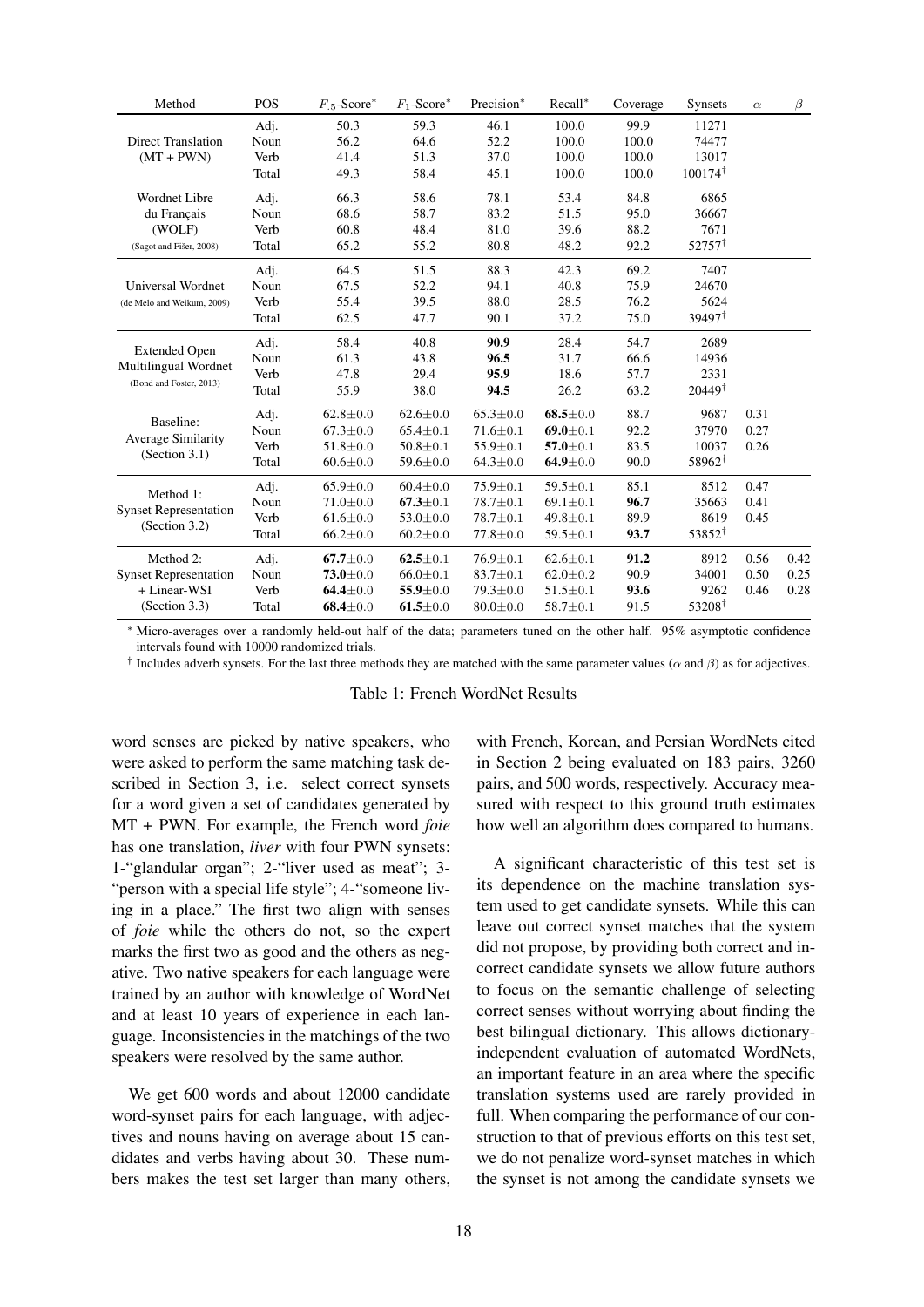generate for that word, negating the loss of precision incurred by other methods due to the use of different dictionaries. We also do not penalize other WordNets for test words they do not contain.

In addition to precision and recall, we report the *Coverage* statistic as the proportion of the Core set of most-used synsets, a semi-automatically constructed set of about 5000 PWN frequent senses, that are matched to at least one word (Fellbaum, 1972). While an imperfect metric given different sense usage by language, the synsets are universalenough for it to be a good indicator of usability.

#### 4.2 Evaluation Results

We report the evaluation of methods in Section 3 in Tables 1 & 2 alongside evaluations of UWN (de Melo and Weikum, 2009), OWM (Bond and Foster, 2013), and WOLF (Sagot and Fišer, 2008). Parameters  $\alpha$  and  $\beta$  were tuned to maximize the micro-averaged  $F_5$ -score  $\frac{1.25\text{-Precision} \text{-Recall}}{25\text{-Precision}+\text{Recall}}$ , used instead of  $F_1$  to prioritize precision, which is often more important for application purposes.

Our synset representation method (Section 3.2) exceeds the similarity baseline by 6% in  $F_{.5}$ -score for French and 10% for Russian. For French it is competitive with the best other WordNet (WOLF) and in both languages exceeds both multi-lingual WordNets. Improving this method via Linear-WSI (Section 3.3) leads to 2% improvement in  $F_{.5}$ score for French and 1% for Russian. Our methods also perform best in  $F_1$ -score and Core coverage.

As expected from a Wiktionary-scraping method, OMW achieves the best precision across languages, although it and UWN have low recall and Core coverage. The performance of our best method for French exceeds that of WOLF in  $F<sub>5</sub>$ -score across POS while achieving similar coverage. WOLF's recall performance is markedly lower than the evaluation in Sagot and Fišer  $(2008, 7ab]$ e 4); we believe this stems from our use of words matched to Core synsets, not random words, leading to a more difficult test set as common words are more-polysemous and have more synsets to retrieve. There is no comparable automated Russian-only WordNet, with only semi-automated and incomplete efforts (Yablonsky and Sukhonogov, 2006).

Comparing across POS, we do best on nouns and worst on verbs, likely due to the greater polysemy of verbs. Between languages, performance is similar for adjectives but slightly worse on Russian nouns and much worse on Russian verbs.

The discrepancy in verbs can be explained by a difference in treating the reflexive case and aspectual variants due to the grammatical complexity of Russian verbs. In French, making a verb reflexive requires adding a word while in Russian the verb itself changes, e.g. *to wash*→*to wash oneself* is *laver*→*se laver* in French but мыть→мыться in Russian. Thus we do not distinguish the reflexive case for French as the token found is the same but for Russian we do, so both мыть and мыться may appear and have distinct synset matches. Thus matching Russian verbs is challenging as the reflexive usage of a verb is often contextually similar to the non-reflexive usage. Another complication for Russian verbs is due to aspectual verb pairs; thus *to do* has aspects (делать, сделать) in Russian that are treated as distinct verbs while in French these are just different tenses of the verb *faire*. Both factors pose challenges for differentiating Russian verb senses by a distributional model.

Overall however the method is shown to be robust to how close the target language is to English, with nouns and adjectives performing well in both languages and the difference for verbs stemming from an intrinsic quality rather than dissimilarity with English. This can be further examined by testing the method on a non-European language.

### 5 Conclusion and Future Work

We have shown how to leverage recent advances in word embeddings for fully-automated WordNet construction. Our best approach combining sentence embeddings, and recent methods for WSI obtains performance 5-16% above the naive baseline in  $F_{.5}$ -score as well as outperforming previous language-specific and multi-lingual methods. A notable feature of our work is that we require only a large corpus in the target language and automated translation into/from English, both available for many languages lacking good WordNets.

We further contribute new 600-word humanannotated test sets split by POS for French and Russian that can be used to evaluate future automated WordNets. These larger test sets give a more accurate picture of a construction's strengths and weaknesses, revealing some limitations of past methods. With WordNets in French and Russian largely automated or incomplete, the Word-Nets we build also add an important tool for multilingual natural language processing.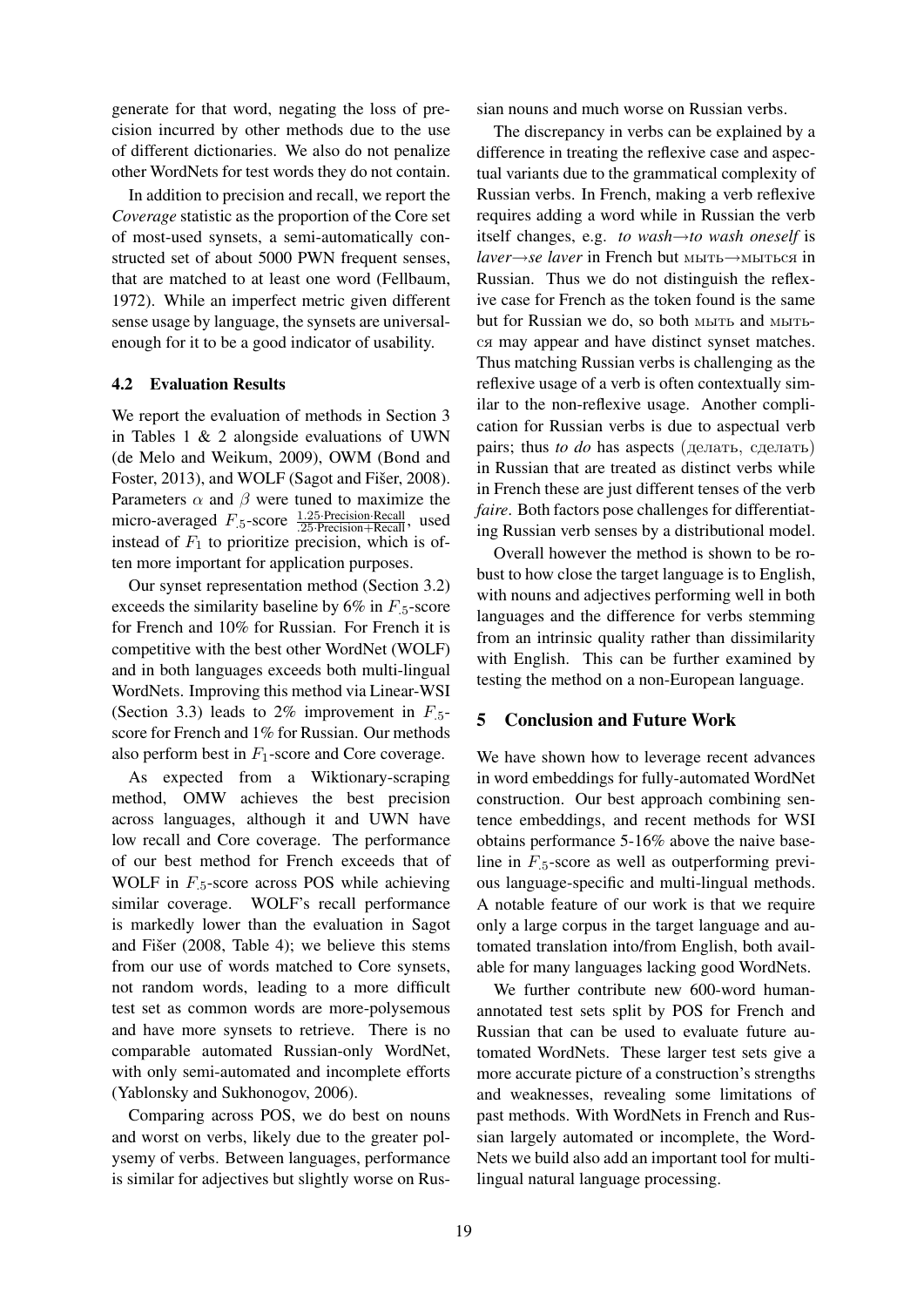| Method                                                                     | POS   | $F_{.5}$ -Score* | $F_1$ -Score*  | Precision*     | Recall*        | Coverage                                                             | <b>Synsets</b>     | $\alpha$ | β    |
|----------------------------------------------------------------------------|-------|------------------|----------------|----------------|----------------|----------------------------------------------------------------------|--------------------|----------|------|
| Direct Translation<br>$(MT + PWN)$                                         | Adj.  | 50.2             | 59.6           | 45.9           | 100.0          | 99.6                                                                 | 11412              |          |      |
|                                                                            | Noun  | 41.2             | 50.2           | 37.1           | 100.0          | 100.0                                                                | 73328              |          |      |
|                                                                            | Verb  | 32.5             | 41.7           | 28.6           | 100.0          | 100.0                                                                | 13185              |          |      |
|                                                                            | Total | 41.3             | 50.5           | 37.2           | 100.0          | 99.9                                                                 | 99470 <sup>†</sup> |          |      |
|                                                                            | Adj.  | 52.4             | 38.8           | 80.3           | 29.6           | 51.0                                                                 | 11412              |          |      |
| Universal Wordnet                                                          | Noun  | 65.0             | 53.0           | 87.5           | 45.1           | 71.1                                                                 | 19564              |          |      |
| (de Melo and Weikum, 2009)                                                 | Verb  | 48.1             | 34.8           | 74.8           | 25.7           | 65.0                                                                 | 3981               |          |      |
|                                                                            | Total | 55.1             | 42.2           | 80.8           | 33.4           | 67.1                                                                 | $30015^{\dagger}$  |          |      |
| <b>Extended Open</b><br>Multilingual Wordnet<br>(Bond and Foster, 2013)    | Adj.  | 58.7             | 41.3           | 91.7           | 29.2           | 55.3                                                                 | 2419               |          |      |
|                                                                            | Noun  | 67.8             | 53.1           | 93.5           | 42.5           | 68.4                                                                 | 14968              |          |      |
|                                                                            | Verb  | 51.1             | 34.8           | 84.5           | 23.9           | 56.6                                                                 | 2218               |          |      |
|                                                                            | Total | 59.2             | 43.1           | 89.9           | 31.9           | 64.2                                                                 | 19983 <sup>†</sup> |          |      |
| Baseline:                                                                  | Adj.  | $61.4 \pm 0.0$   | $64.6 \pm 0.1$ | $60.9 \pm 0.0$ | $77.3 \pm 0.1$ | 92.1                                                                 | 10293              | 0.24     |      |
|                                                                            | Noun  | $55.9 \pm 0.0$   | $54.8 \pm 0.1$ | 59.9±0.1       | $59.9 \pm 0.1$ | 77.0                                                                 | 32919              | 0.29     |      |
| <b>Average Similarity</b><br>(Section 3.1)                                 | Verb  | $46.3 \pm 0.0$   | $46.5 \pm 0.1$ | $49.0 \pm 0.1$ | $55.1 \pm 0.1$ | 84.1                                                                 | 9749               | 0.21     |      |
|                                                                            | Total | $54.5 \pm 0.0$   | $55.3 \pm 0.0$ | $56.6 \pm 0.0$ | $64.1 \pm 0.1$ | 80.5<br>84.2<br>85.2<br>91.2<br>86.3<br>93.3<br>91.0<br>91.9<br>91.5 | 54372 <sup>†</sup> |          |      |
| Method 1:<br><b>Synset Representation</b><br>(Section 3.2)                 | Adj.  | $69.5 \pm 0.0$   | $64.1 \pm 0.0$ | $78.1 \pm 0.0$ | $61.7 \pm 0.1$ |                                                                      | 8393               | 0.43     |      |
|                                                                            | Noun  | $69.8 \pm 0.0$   | $65.5 \pm 0.0$ | $77.6 \pm 0.1$ | $66.0 \pm 0.1$ |                                                                      | 29076              | 0.46     |      |
|                                                                            | Verb  | $54.2 \pm 0.0$   | $51.1 \pm 0.1$ | $63.3 \pm 0.1$ | $57.4 \pm 0.1$ |                                                                      | 8303               | 0.39     |      |
|                                                                            | Total | $64.5 \pm 0.0$   | $60.2 \pm 0.0$ | $73.0 \pm 0.0$ | $61.7 \pm 0.1$ |                                                                      | $46911^{\dagger}$  |          |      |
| Method 2:<br><b>Synset Representation</b><br>+ Linear-WSI<br>(Section 3.3) | Adj.  | $69.7 \pm 0.0$   | $64.9 \pm 0.1$ | $77.3 \pm 0.0$ | $63.6 \pm 0.1$ |                                                                      | 9359               | 0.43     | 0.35 |
|                                                                            | Noun  | $71.6 \pm 0.0$   | $67.6 \pm 0.0$ | $78.1 \pm 0.0$ | $68.0 \pm 0.1$ |                                                                      | 31699              | 0.46     | 0.33 |
|                                                                            | Verb  | $54.4 \pm 0.0$   | $49.7 \pm 0.1$ | $64.9 \pm 0.1$ | $52.6 \pm 0.2$ |                                                                      | 8582               | 0.44     | 0.33 |
|                                                                            | Total | $65.2 \pm 0.0$   | $60.7 \pm 0.0$ | $73.4 \pm 0.0$ | $61.4 \pm 0.1$ |                                                                      | 50850 <sup>†</sup> |          |      |

∗ Micro-averages over a randomly held-out half of the data; parameters tuned on the other half. 95% asymptotic confidence intervals found with 10000 randomized trials.

<sup>†</sup> Includes adverb synsets. For the last three methods they are matched with the same parameter values ( $\alpha$  and  $\beta$ ) as for adjectives.

Table 2: Russian WordNet Results

Further improvement to our work may come from other methods in word-embeddings, such as multi-lingual word-vectors (Faruqui and Dyer, 2014). Our techniques can also be combined with others, both language-specific and multi-lingual, for automated WordNet construction. In addition, our method for associating multiple synsets to the same sense can contribute to efforts to improve PWN through sense clustering (Snow et al., 2007). Finally, our sense purification procedure, which uses word-vectors to extract clusters representing word-senses, likely has further WSI and WSD applications; such exploration is left to future work.

### Acknowledgments

We thank Angel Chang and Yingyu Liang for helpful discussion at various stages of this paper. This work was supported in part by NSF grants CCF-1302518, CCF-1527371, Simons Investigator Award, Simons Collaboration Grant, and ONR-N00014-16-1-2329.

#### References

- Michal Aharon, Michael Elad, and Alfred Bruckstein. 2006. K-svd: An algorithm for designing overcomplete dictionaries for sparse representation. *IEEE Transactions on Signal Processing*, 54(11).
- Sanjeev Arora, Yuanzhi Li, Yingyu Liang, Tengyu Ma, and Andrej Risteski. 2016a. Linear algebraic structure of word sense, with applications to polysemy.
- Sanjeev Arora, Yuanzhi Li, Yingyu Liang, Tengyu Ma, and Andrej Risteski. 2016b. Rand-walk: A latent variable model approach to word embeddings. *Transactions of the Association for Computational Linguistics*, 4:385–399.
- Sanjeev Arora, Yingyu Liang, and Tengyu Ma. 2017. A simple but tough-to-beat baseline for sentence embeddings. In *International Conference on Learning Representations*. To Appear.
- Steven Bird, Edward Loper, and Ewan Klein. 2009. *Natural Language Processing with Python*. O'Reilly Media Inc.
- Francis Bond and Ryan Foster. 2013. Linking and extending an open multilingual wordnet. In *Proceedings of the 51st Annual Meeting of the Association for Computational Linguistics*.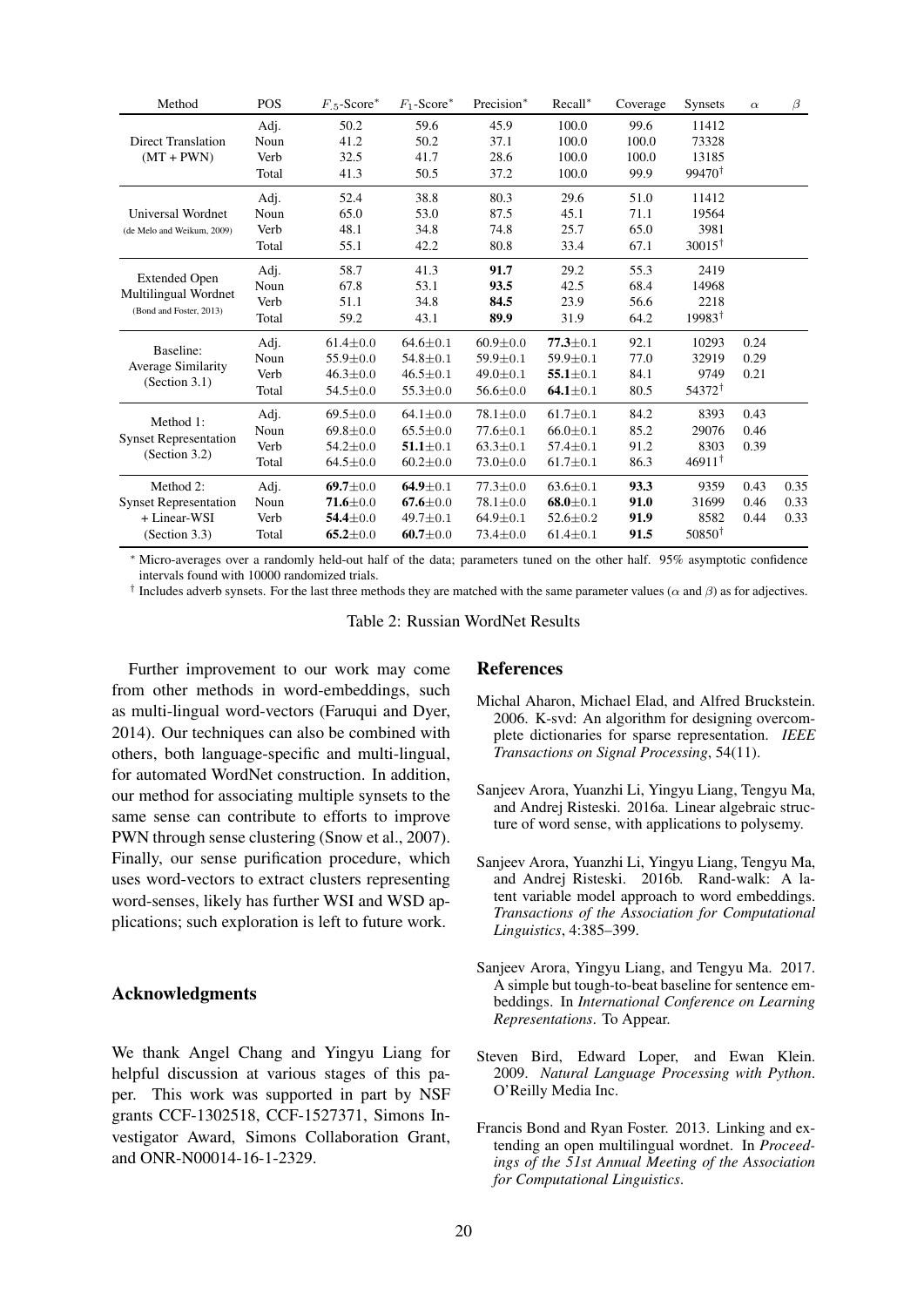- Gerard de Melo and Gerhard Weikum. 2009. Towards a universal wordnet by learning from combined evidence. In *Proceedings of the 18th ACM Conference on Information and Knowledge Management*.
- Manaal Faruqui and Chris Dyer. 2014. Improving vector space word representations using multilingual correlation. In *Proceedings of the 14th Conference of the European Chapter of the Association for Computational Linguistics*.
- Christiane Fellbaum. 1972. *WordNet: An Electronic Lexical Database*. MIT Press, Cambridge, MA.
- Global WordNet Association. 2017. Wordnets in the world.
- Ignaci Iacobacci, Mohammad Taher Pilehvar, and Roberto Navigli. 2015. Sensembed: Learning sense embeddings for word and relational similarity. In *Proceedings of the 53rd Annual Meeting of the Association for Computational Linguistics*.
- Changki Lee, Geunbae Lee, and Seo JungYun. 2000. Automated wordnet mapping using word sense disambiguation. In *Proceedings of the 2000 Joint SIG-DAT Conference on Empirical Methods in Natural Language Processing and Very Large Corpora*.
- Tomas Mikolov, Kai Chen, Greg Corrado, and Jeffrey Dean. 2013. Efficient estimation of word representations in vector space.
- Mortaza Montazery and Heshaam Faili. 2010. Automatic persian wordnet construction. In *Proceedings of the 23rd International Conference on Computational Linguistics*.
- Mohammad Nasiruddin, Didier Schwab, and Andon Tchechmedjiev. 2014. Induction de sens pour enrichir des ressources lexicales. In *21eme Traitement ´ Automatique des Langues Naturelles*.
- Roberto Navigli and Simone Paolo Ponzetto. 2012. Babelnet: The automatic construction, evaluation and application of a wide-coverage multilingual semantic network. *Artificial Intelligence*, 193.
- Jeffrey Pennington, Richard Socher, and Christopher D. Manning. 2014. Glove: Global vectors for word representation. In *Proceedings of Empirical Methods in Natural Language Processing*.
- Quentin Pradet, Gaël de Chalendar, and Jeanne Baguenier Desormeaux. 2013. Wonef, an improved, expanded and evaluated automatic french translation of wordnet. In *Proceedings of the Seventh Global Wordnet Conference*.
- Sascha Rothe and Hinrich Schütze. 2015. Autoextend: Extending word embeddings to embeddings for synsets and lexemes. In *Proceedings of the 53rd Annual Meeting of the Association for Computational Linguistics*.
- Benoît Sagot and Daria Fišer. 2008. Building a free french wordnet from multilingual resources. In *Proceedings of the Sixth International Language Resources and Evaluation Conference*.
- Gerald Salton and Christopher Buckley. 1988. Termweighting approaches in automatic text retrieval. *Information Processing & Management*, 24(5).
- Rion Snow, Sushant Prakash, Daniel Jurafsky, and Andrew Y. Ng. 2007. Learning to merge word senses. In *Proceedings of the 2007 Joint Conference on Empirical Methods in Natural Language Processing and Computational Natural Language Learning*.
- Feras Al Tarouti and Jugal Kalita. 2016. Enhancing automatic wordnet construction using word embeddings. In *Proceedings of the Workshop on Multilingual and Cross-lingual Methods in NLP*.
- John Wieting, Mohit Bansal, Kevin Gimpel, and Karen Livescu. 2016. Towards universal paraphrastic sentence embeddings. In *International Conference on Learning Representations*.
- Sergey Yablonsky and Andrej Sukhonogov. 2006. Semi-automated english-russian wordnet construction: Initial resources, software and methods of translation. In *Proceedings of the Global WordNet Conference*.

#### A Purification Procedure

As discussed in Section 3.3.1, the Linear-WSI model (Arora et al., 2016a) posits that there exists an *overcomplete basis*  $a_1, \ldots, a_k \in \mathbb{R}^d$  of unit vectors such that each word  $w \in V$  can be approximately represented by a linear combination of at most s basis vectors (see Equation 1). Finding the basis vectors  $a_i$  and their coefficients  $R_{wi}$  requires solving the optimization problem

$$
\begin{array}{ll}\text{minimize} & \|Y - RA\|_2\\ \text{subject to} & \|R_w\|_0 \le s \ \forall \ w \in V \end{array}
$$

where  $Y \in \mathbb{R}^{|V| \times n}$  has word-vectors as its rows,  $R \in \mathbb{R}^{|V| \times k}$  is the matrix of coefficients  $R_{wi}$ , and  $A \in \mathbb{R}^{k \times d}$  has the overcomplete basis  $a_1, \ldots, a_k$ as its rows. This problem is non-convex and can be solved approximately via the K-SVD algorithm (Aharon et al., 2006).

Given a word  $w$ , the purification procedure is a method for purifying the senses induced via Linear-WSI (the vectors  $a_i$  s.t.  $R_{wi} \neq 0$ ) by representing them as word-clusters related to both the sense itself and the word. This is done so as to create a more fine-grained collection of senses, as Linear-WSI does not perform well for more than a few thousand basis vectors, far fewer than the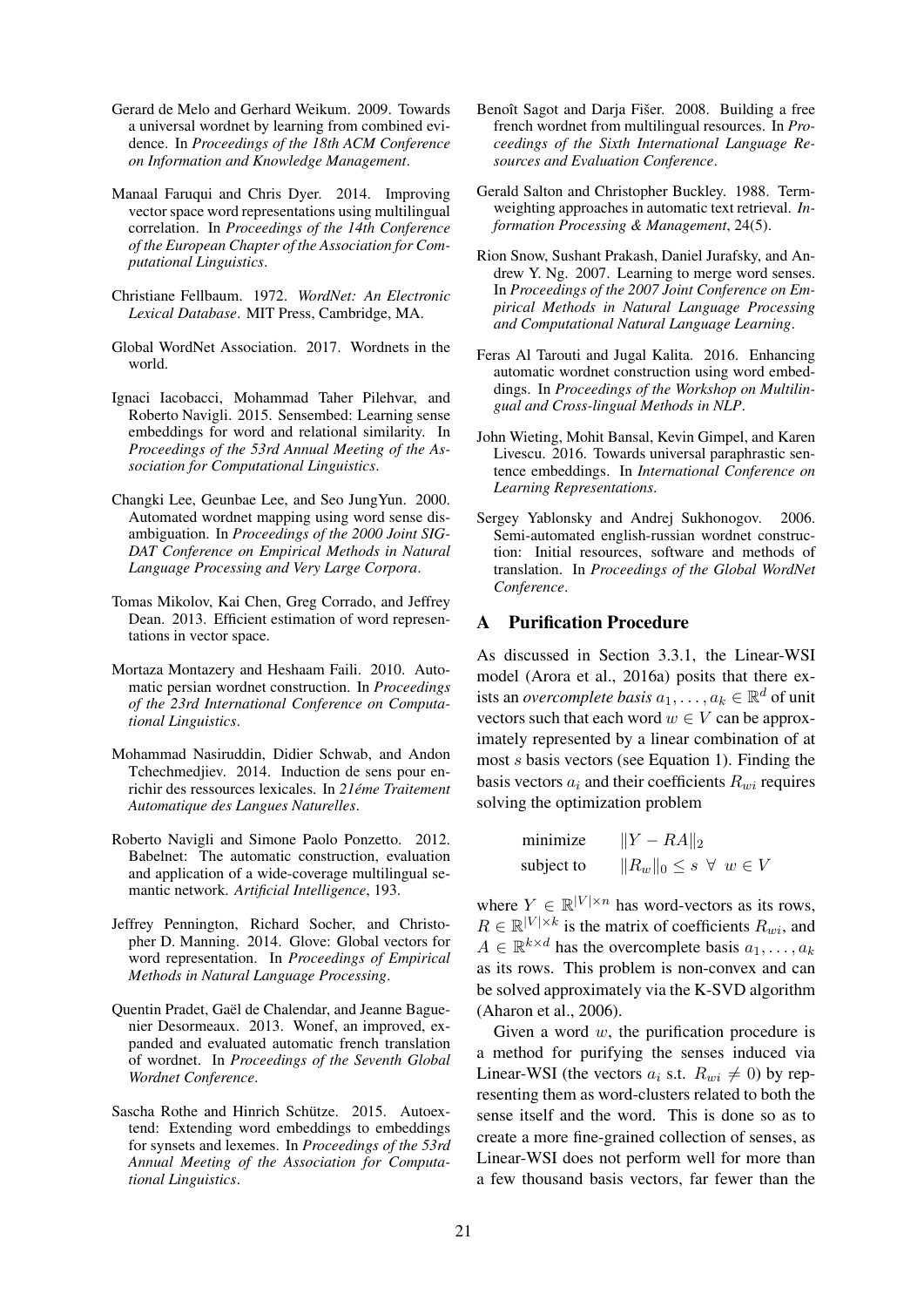number of word-senses (Arora et al., 2016a). The procedure is inspired by the hope that words related to each sense of  $w$  will form clusters near both  $v_w$  and one of its senses  $a_i$ . Given a fixed setsize *n* and a search-space  $V' \subset V$ , we realize this hope via the optimization problem

maximize  $C\subset V'$ γ subject to  $\gamma \leq \text{Median}\{v_x \cdot v_{w'} : w' \in C \setminus \{x\}\} \ \forall \ \ x \in C$  $\gamma \leq \text{Median}\{a_i \cdot v_{w'} : w' \in C\}$  $w \in C, |C| = n$ 

This problem is equivalent to maximizing (2) with constraints  $|C| = n$  and  $w \in C \subset V'$ . The objective value is constrained to be the lowest median cosine similarity between any word  $x \in C$ or the sense  $a_i$  and the rest of C, so optimizing it ensures that the words in C are closely related to each other and to  $a_i$ . Forcing the cluster to contain  $w$  leads to the words in  $C$  being close to  $w$  as well.

For computational purposes we solve this problem approximately using a greedy algorithm that starts with  $C = \{w\}$  and repeatedly adds the word in  $V' \backslash C$  that results in the best objective value until  $|C| = n$ . Speed of computation is also a reason for using a search-space  $V' \subset V$  rather than the entire vocabulary as a source of words for the cluster; we found that restricting  $V'$  to be all words  $w'$ s.t.  $\min\{v_{w'}\cdot v_w, v_{w'}\cdot a_i\} \geq .2$  dramatically reduces processing time with little performance loss.

The purification procedure represents only one sense of  $w$ , so to perform WSI we generate clusters for all senses  $a_i$  s.t.  $R_{wi} > 0$ . If two senses have clusters that share a word other than  $w$ , only the cluster with the higher objective value is returned. To find the clusters displayed in Figure 3 we use this procedure with cluster size  $n = 5$  on English and Russian SN vectors decomposed with basis size  $k = 2000$  and sparsity  $s = 4$ .

## B Applying WSI to Synset Matching

We use the purification procedure to represent the candidate synsets of a word  $w$  by clusters of words related to  $w$  and one if its senses  $a_i$ . First, for each synset  $S$  we define the search-space

$$
V_S = \bigcup_{S' \sim S} T_{S'}
$$

where  $T_{S'}$  is the set of translations of lemmas of  $S'$  as in Section 3.1. Then given a word w, one of

its candidate synsets  $S$ , and a fixed set size  $n$ , we run the following procedure:

- 1. For each sense  $a_i$  in the sparse representation (1) of  $w$  let  $C_i$  be the output cluster of the purification procedure run on sense  $a_i$  with search-space  $V' = V_S$ .
- 2. Return the (sense, sense-cluster) pair  $(a_S, C_S)$  with the highest purification procedure objective value among senses  $a_i$ .

In the following methods we will assume that each candidate synset S of w has a sense  $a<sub>S</sub>$  and sensecluster  $C_S$  associated to it in this way. Examples of such clusters for the French word *dalle* (flagstone, slab) are provided in Table 3.

#### B.1 Word-Specific Threshold

One application of Linear-WSI is the creation of a word-specific threshold  $\alpha_w$  to use in the scorethreshold method instead of a global cutoff  $\alpha$ . We do this by using the quality of the sense cluster  $C_S$ of each candidate synset  $S$  of  $w$  as an indicator of the correctness of that synset. Recalling that  $u<sub>S</sub>$ is the synset representation of  $S$  as a vector (see Section 3.2) and letting  $f_S = f(w, a_S, C_S)$  be the objective value (2), we find  $\alpha_w$  as follows:

1. Find  $S^* =$  $* = \arg \max$  $\arg\max_{S \text{ is a candidate of } w} f_S + u_S \cdot v_w.$ 

2. Let 
$$
\alpha_w = \min{\{\alpha, u_{S^*} \cdot v_w\}}
$$
.

As this modified threshold may be lower than more than one candidate synset of  $w$  it allows for multiple synset matches even when no synset has score high enough to clear the threshold  $\alpha$ .

#### B.2 Sense-Agglomeration Procedure

We use Linear-WSI more explicitly through the sense-agglomeration procedure, which attempts to recover unmatched synsets using matched synsets sharing the same sense  $a_i$  of w. We define the *cluster similarity*  $\rho$  between word-clusters  $C_1, C_2 \subset$ V as the median of all cosine-similarities of pairs of words in their set product, i.e.

$$
\rho(C_1, C_2) = \text{Median}\{v_x \cdot v_y : x \in C_1, y \in C_2\}.
$$

Then we say that two clusters  $C_1$ ,  $C_2$  are *similar* if

$$
\rho(C_1, C_2) \ge \min\{\rho(C_1, C_1), \rho(C_2, C_2)\},\
$$

i.e. if their cluster similarity with each other exceeds at least one's cluster similarity with itself.